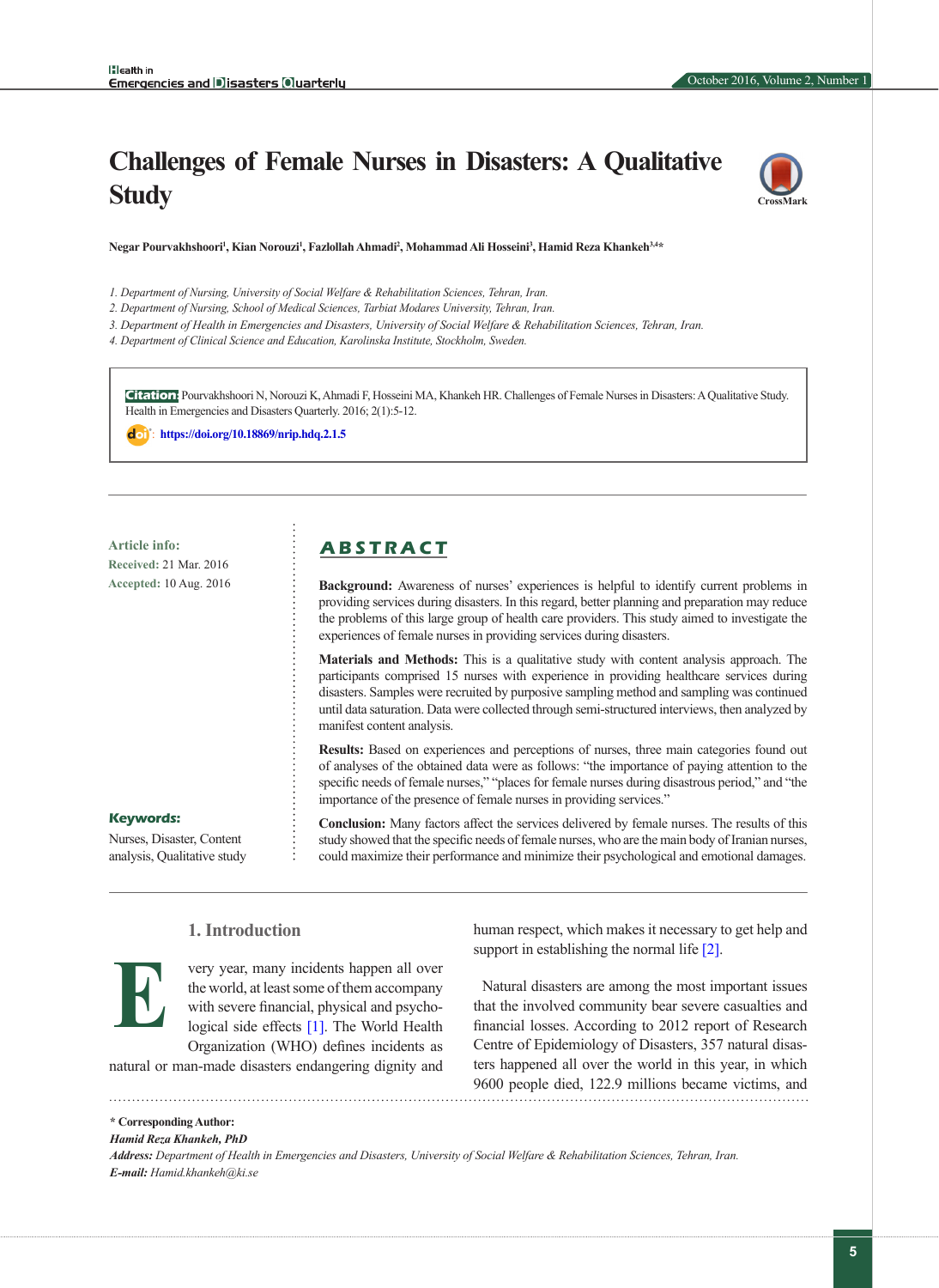the economic losses were 157.3 billion US dollars [\[1\]](#page-7-0). Because of various geographical, economic, cultural, and political features and conditions, Iran has experienced lots of incidents due to human factors, in addition to natural disasters during the ages. When it comes to the occurrence of natural disasters, 90% of Iranian population is at the risk of earthquakes and floods [\[3,](#page-7-2) [4\]](#page-7-3).

In many areas of the country, various disasters such as floods, earthquakes, landslides, and avalanches are always taking place. Almost every ten years, an earthquake with a great magnitude occurs in some areas of the country. It is remarkable to mention that Tehran, the capital city, with more than 10 million population, is located in an area greatly under the risk of earthquake. Since the natural disasters endanger the health and well-being of the society, delivering proper services is considered the main factor in surviving lives and reducing casualties, and also providing them with well-being after the occur-rence of such incidents [\[5\].](#page-7-4) In these situations, we need a quicker response than normal ones [\[6,](#page-7-0) [7\]](#page-7-5).

Natural disasters are special situations in need of the cooperation of all trained members of health team; because the health care team, especially nurses, are the first to be involved in such cases [\[8-11\]](#page-7-6). Nurses play active roles in managing natural disasters since they spend most of their time with patients. Their caring role made them trusted members of the community. Also they possess necessary expertise in providing clinical care, leading the team, delivering creative problem-solving skills, managing resource, and having important communicative skills most needed in such situations with rapid changes [\[12\]](#page-7-7).

Since nurses are the first and the largest group to provide cares during natural disasters, they must be prepared, educated, qualified, experienced, knowledgabe, skillful, decisive, and self-confident  $[12-14]$ . Thus, it is really significant to consider the experiences of these people. The previous studies and experiences show that women are among the vulnerable population [\[15\]](#page-7-8). Due to their physical and physiological characteristics, and their role in their families, women have different experi-ences from men in these situations [\[16\].](#page-7-9) Social conditions of communities, especially in traditional ones, with patriarchal attitudes, cause women to be considered as dependent people who are unable to manage themselves or any other ones [\[17\]](#page-7-10).

Gender-based violence, as a military weapon used in ethnical, racial, tribal, and religious conflicts, is another problem which make women even more predispose to damages [18]. Studies have shown that no organized assessment has conducted on women's needs during disasters and crises, which results in legal gaps in this area. The weak presence of women in govermental organizations in which most administrators, especially in the case of crisis management, are men, is led to the ignorance or at least inferiority of the needs of this vulnerable group [18, [19\]](#page-7-11).

Regarding the importance of nurses as the first respondents to disasters, and their presence as the greatest part of the nursing system in our hospitals, the researchers studied the experiences of the nurses during disasters in Iran, to explain the presence of female nurses in the relief teams during disasters. Also, a clearer image of the experiences and difficulties of these female nurses in specific conditions like disasters and incidents, is provided that make a basis for health care policy makers of the country to plan for better services with higher quality.

## **2. Materials and Methods**

Qualitative data analysis was used to analyze the study data which was a part of a bigger project done by grounded theory approach. Content analysis helps the researcher obtain concise and complete definitions of the studied phenomenon through reporting the concepts and subcategories [20]. A total of 15 participants were interviewed during 15 months (from February 2013 to April 2014) to gather rich data. The number of participants is decided by saturated data. Data gathering continued, in effect, till no new code or concept, emerged and the findings after 15th participant were repetitious.

Then the researchers announced the end of data collection. Participants comprised nurses with the experience of working in disasters, nurses who had administrative role during this time, and some faculties at universities with expertise in natural disasters. Samples were recurited by purposive sampling method. To comply with maximum flexibility, we tried to choose those nurses who had served in natural disasters and also in different job positions. Interviews lasted between 34 and 88 minutes. Most interviews were done at work or home, according to the participants' wishes, in a calm and relaxing environment.

To collect data, we started each interview in a semistructured way with an open question in relation to the major question of the study. Then, according to data analysis, we continued with deep-digging and followup questions about their experiences of what happened to them. Some questions were as follows: "Please relate your last experience about the disaster you were in?", "What were your problems during the disaster?", "What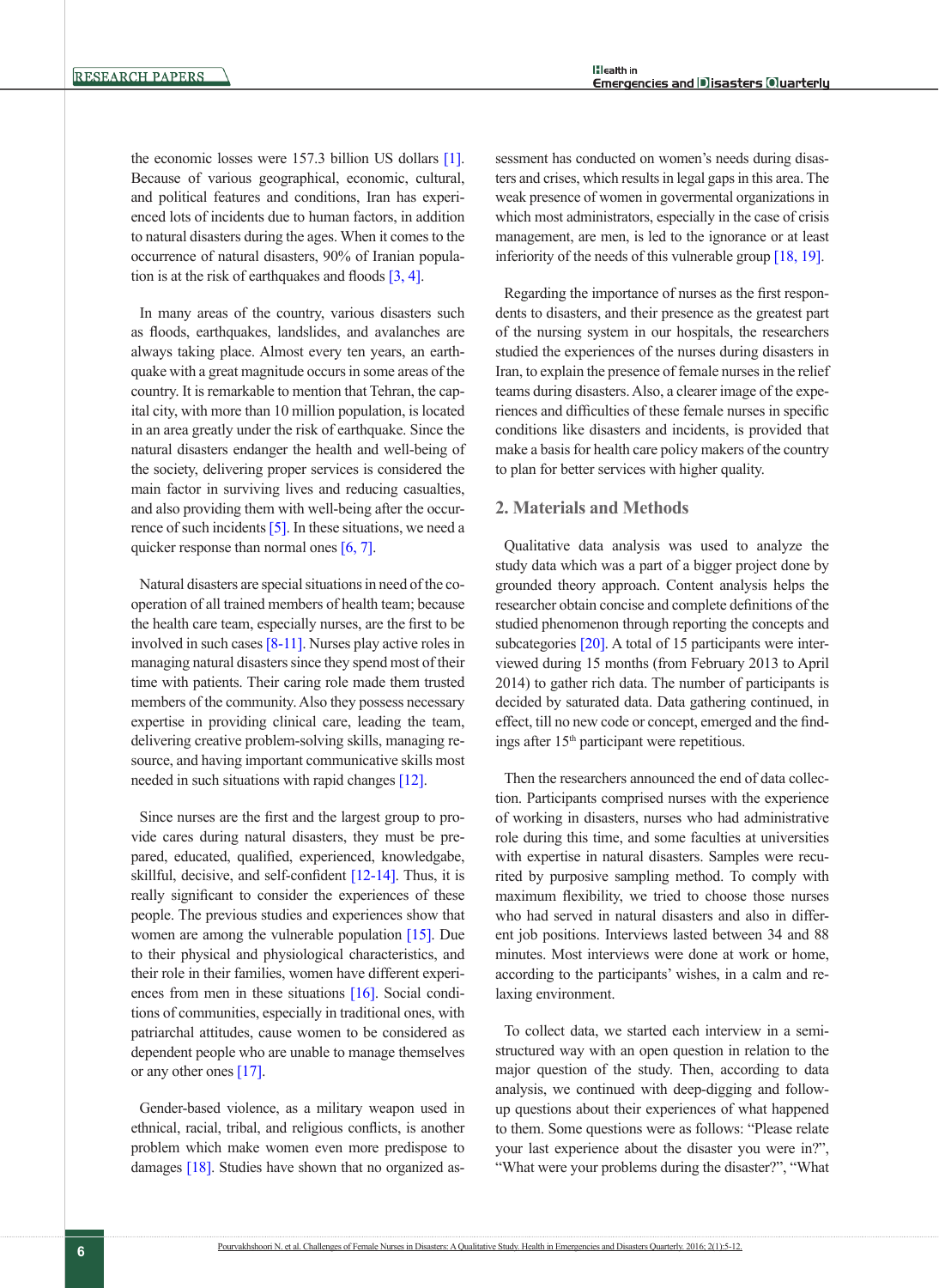October 2016, Volume 2, Number 1

did you do to solve them?", "How would you do your job if there were not such problems?" All interviews were done by the first author, recorded on an MP3 player with participant's permission.

Data analysis was done simultaneous with their collection, in several steps. First the recorded interviews were transcribed verbatim. In the second step, before coding, each text was read several times to get familiar with its content. In the third step, each semantic unit was chosen and coded. Then, in next step, codes were reviewed (codes were compared for their similarities and differences, to combine the similar ones), categorized, and expanded according to their similarities and suitability. Afterwards, the categories were once again reviewed and compared to the data to be sure about the consistency of the codes. Finally, the themes were identified by deep and careful thinking. In the last step, the categories were compared and the results were reported.

A set of categories, subcategories, and codes were formed out of the first interviews; and the emerging codes came finally into account. In order to increase data reliability, the researchers were continuously involved with the data for more than one year. All interview texts and all themes were reviewed several times by researchers who were qualified in qualitative research. After each coding, the text of interview was shown to the participant to approve its content. On the other hand, to verify the data, each part of the categories was shown to two colleagues familiar with and qualified in qualitative research; then their ideas were compared, and if similar, the result was accepted.

To assess the whole study procedure, the researcher saved and reported the whole procedure and methodology, deeply and accurately, to provide research followup for everyone. To convey the findings, the effort was made to relate all participants' words in the same way they were uttered. Sampling with maximum diversity helped having better data suitability.

This study was approved by Ethics Committee of Social Welfare and Rehabilitation Sciences, Tehran University, Tehran, Iran. All participants were fully informed about the aims of the study, and ensured about their confidentiality. The interviews were recorded with the participants' permissions. All participants had signed informed consent forms and were allowed to leave the study whenever they wanted.

## **3. Results**

The study participants were 15 nurses with the average age of 40.8 years, with experiences in giving services or managing during recent disasters. Demographic characteristics of participants are shown in [Table 1](#page-3-0).

After analyzing the data, three themes were defined as: "paying attention to special needs of female nurses," "places for female nurses during disasters," and "the importance of female nurses' presence in relief teams." Below, the themes and their concepts are defined.

#### **Paying attention to special needs of female nurses**

The study participants mentioned the issues specific to female nurses, and considered the gender-related problems. In this regard, 6 subthemes were mentioned as follows: "paying attention to women's needs," "suitability to female nurses' personality," "cultural problems of female nurses in observing their coverings/ hijab," "female nurses' physical weakness," "nurses' harms at the scenes of a violent incidents," and "possible female nurses' sexual harms." Many participants, either man or woman, believed that female nurses need specific provisions at the scene of the incidents. Following disasters, lots of resources shortages occur which make the situation harder to work in. Meanwhile, women due to their specific feminine sensibility, require some special needs, which are not attended to or predicted at all in such situations, particularly in the first days of disasters.

*"Women, for the specific conditions they have, in some points of crisis, cannot be useful in the area; b'cause they have some needs, you never thought of; as maybe there wasn't a female around, you never thought of. This's very important; we'd some women in our team; we'd lots of problems with'em; first of all, their protection; second, they felt afraid; and third, their going to the ladies."* Said participant No.5.

The suitability of the female nurse's personality is another important aspect mentioned by many participants. Regarding the chaos, disorder, and the particular situation prevailing at the time of disaster, it is necessary to have nurses with proper personalities suitable to the situation. The incidents are difficult and complex situations which need strong people and powerful administers who can help the affected population. That is why characters with sensitive spirit are inappropriate for such times, and they should be avoided in such environments.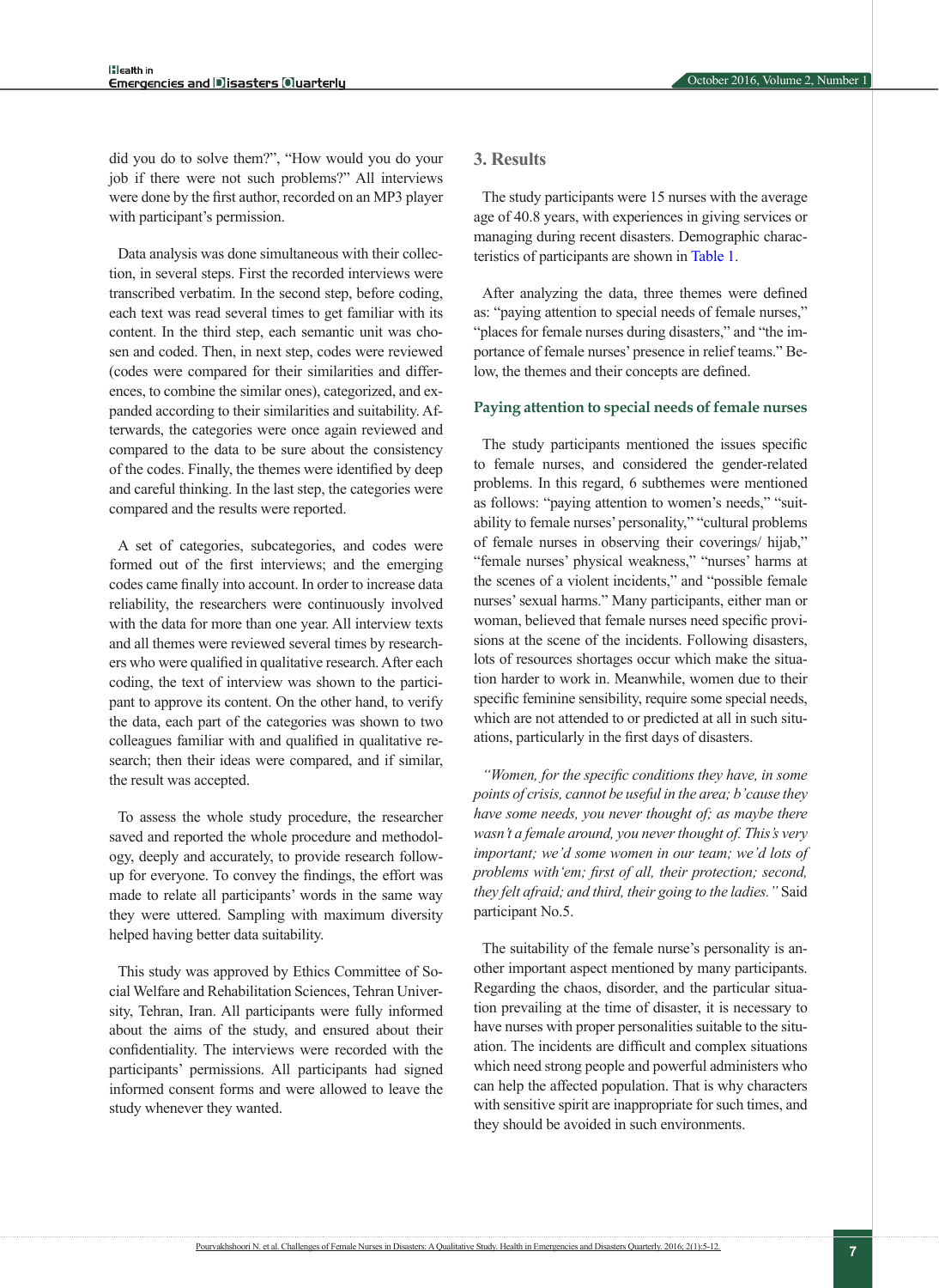| No.              | Age (Years) | <b>Position in Disaster Time</b> | <b>Work Experience (Years)</b> |
|------------------|-------------|----------------------------------|--------------------------------|
| $\mathbf{1}$     | 45          | Nurse, Nursing administrator     | 18                             |
| $\overline{2}$   | 43          | Nurse, Nursing administrator     | 18                             |
| 3                | 43          | Nurse, Nursing administrator     | 22                             |
| $\overline{4}$   | 34          | Nurse                            | $\,8\,$                        |
| 5                | 51          | Nurse                            | 23                             |
| 6                | 42          | <b>Nurse</b>                     | 13                             |
| $\overline{7}$   | 43          | Nurse, Nursing administrator     | 17                             |
| 8                | 44          | Nurse, Nursing administrator     | 16                             |
| $\boldsymbol{9}$ | 34          | Nurse                            | 11                             |
| 10               | 35          | <b>Nurse</b>                     | $\mathsf g$                    |
| $11\,$           | 34          | Nurse                            | 10                             |
| 12               | 37          | Nurse                            | 12                             |
| 13               | 39          | Nurse                            | 11                             |
| 14               | 46          | Nurse, Nursing administrator     | 20                             |
| 15               | 43          | Nurse, Nursing administrator     | 23<br><b>IBI contact to</b>    |

<span id="page-3-0"></span>**Table 1.** Demographic characteristics of the participants

lileathin<br>Emergencies and D]Isasters [Oluarterly

*"You've to see if one's proper to come to the field or not. All aren't good to the job. Some we saw; some weren't ready, or their families don't let'em gonna. So we've to choose those proper ones."* Said participant No. 11.

*"Me, as a woman, during disasters, I saw those comin' with no spirit for it. Yet no fear, I had, since a student at college, no problem; never bothered me; some ladies aren't really for such situations… no spirit for such a thing, so why comin' at all? Are you here to cry? You've to work; to be strong; and to help others. Not a place to sit and feel dep, or sorry. That's why I feel it's just a place for those spirited to come."* Said participant No. 7.

Another problem, often mentioned by the participants in this study was the cultural problem for female nurses to keep their coverings/hijab. The importance of hijab in our culture is taken for granted, but normally not observed fully. It is really important for women to observe their hijab in all healthcare centers; yet, because of the unique characteristics of disaster time and in the incident area, it needs more attention to be given to. According to their experiences, female nurses had some problems in this regard.

*"I don't agree to have women in the fields. After all, our culture's different. Women can't take care of their bodies. They can't observe their hijab, or their body; they may be unable to cover their bodies properly. So they make problems both for themselves and for others."* Said participant No. 9.

*"You know, I'm a true believer, but I've to say, there's no place for chador on your head, around there; you've to do many things at the same time; you've to serve a number of people at the same time, both men and women; so it's much better to've some dressing, covering enough, easy enough, to move around; which doesn't entangle you; as I am, there are dozens of things, problems, around us, women, with men here and there. Now you may've your hairs out of hijab, or your sleeve up enough to show your hand or your arm; pow…. These're the things we see; it may seem foolish now to hear, yet each of these little things may make a trouble later on."*  Added participant No. 9.

Female nurses' physical weakness was another problem mentioned by many participants. Special situation of the incident requires lots of work in giving constant services for long period of hours; therefore, it is necessary in such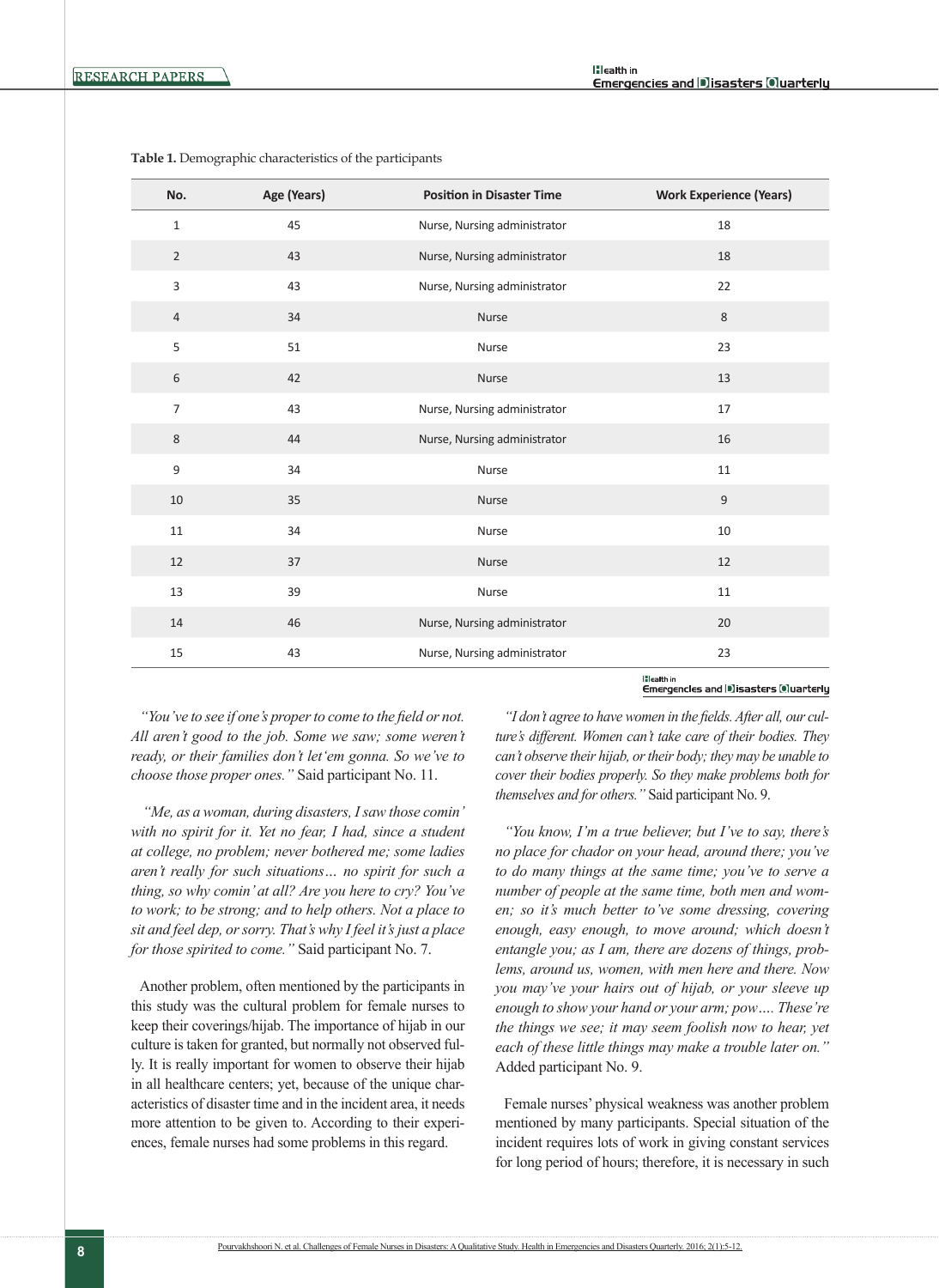times to be physically ready, besides having great qualifications in giving services. Women normally lack physical readiness, yet they do never think of its necessity, either. Mostly, there is not enough time, in their daily or weekly massive routines to spend on some physical activities.

*"Ladies're normally week; they'ren't physically ready. Wow, I've seen some in Sweden, to hang from a heli; really amazin'; all've passed Rappel Surveyed courses. Here, our women, fall down before taking one or more steps. No kidding, they'ren't physically ready. Not ready any way. They never feel the necessity of making their bodies ready."* Mentioned by participant No. 2.

*"Me, myself, didn't've the fitness the men had; not saying men're all ready, not all of'em, but women can't run even 2 minutes, in the scene; got out of breath soon; it's really important to get ready prior to it; do regular exercises, but for me, from one hand, my job, from the other hand, housework, my kid, or the like, then there's no more time to go to the gym for example; after all, is it important at all?"* Said participant No. 10 in this regard.

The risk of injury in the scene of harsh incidents is another problem mentioned for the nurses by the participants. The nurses' experiences in the previous disasters show the incident scenes, with their special conditions, at times violent enough, increase the risk of injuries for those offering services. Meanwhile, the female nurses are more vulnerable and exposed to the dangers.

*"Disaster field's a violent field; you've to be fit, your body, prepared; you may be injured every now and then; now if a woman, much worse's everything, women are more vulnerable in disaster scenes."* Said participant No. 10.

*"The environment isn't a good one; from one hand, women's physical readiness isn't good enough; disaster scene's violent; you've to be kneaded; you've to have strong body; you may get injured every now and then; as I saw before, our women aren't physically ready enough."* Said participant No. 4.

Another problem, most participants mentioned, is the risk of sexual harms to female nurses. According to their experiences in giving services during different disasters, female nurses expressed high risks of sexual harms to them, which are not necessarily limited to rape, but regarded invasion to their privacy as instances of this issue, too.

*"Regardin' the situation of incidents, there also exists the possibility of sexual harms; we, women, are totally vulnerable to sexual harms in incidents. It'sn't the case* 

*that one wants to rape, or wants to sexually abuse; but culturally, any touch by men is bothering women."* Said participant No. 8.

#### **Places for female nurses during disasters**

Considering the participants' experiences in giving services during disasters, and analyzing data obtained in this study, the researchers came to a concept, namely, "the place for female nurses," referring to places where they offer their services. By their experiences, it is very important to have female nurses at city hospitals, but as limited as possible at field hospitals. The explanation comes later.

The priority of having female nurses at city hospitals is one of the themes related to the concept of the presence of nurses in disasters. Many participants believed that if female nurses are settled in city hospitals and healthcare centers, they can be of greater help with less problems in giving services. Almost all nursing administers, and many experienced nurses, agreed that it would be much better to keep female nurses less involved in the scenes of incidents unless it is necessary.

"*When we set up some field clinics, on condition of observin' these issues, it's good to have women; yet their vulnerability should be considered; and much better to be in small number. Say, Bam had a condition we had to settle women in the field; b'cause the nearest hospital was 140 km away; and we couldn't move the injured women this far; we'd to take ladies with ourselves, otherwise it was preferred to be just there.*" Said participant No.1.

*"Ladies, during disaster times, are better to work at hospitals, rather than the fields; they've less problems this way."* Said participant No. 9.

*"If a lady's to work in the field hospital, she's to be trained, but fully controlled. Full of considerations. Not as many as men. The number of male nurses is now getting fewer these days. It must be thought of. To have men in the filed hospitals is preferred."* Said participant No. 12.

#### **The importance of female nurses' presence in the relief teams**

Another concept, found after data analysis is the importance of female nurses' presence in the teams offering services. It refers to the situations in which, though lots problems with women during periods of disaster, their presence is so important that cannot be ignored. There are two subcategories for it: "female nurses as relaxing ele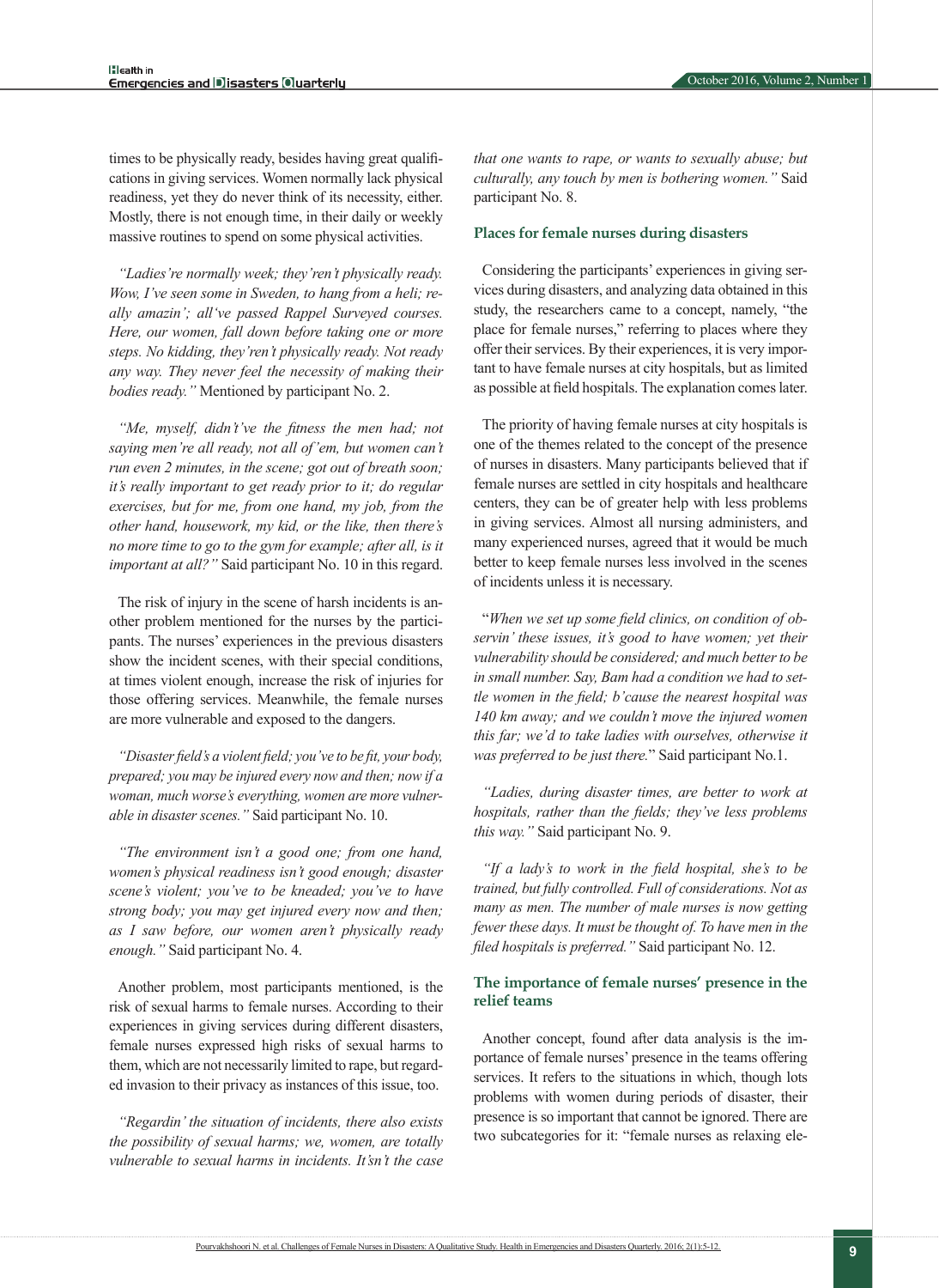ments in team," and "female nurses as creators of a sense of security in the injured." The definition will come later.

Female nurses as relaxing elements for the team, was a theme introduced after data analysis. According to the participants' experiences, the presence of women mitigated the unpleasant male atmosphere and brought a sense of relaxation to the people. As the experiences of the participants showed, it helped mitigate difficulties normally occur among those providing services for a long period of time in incidents.

*"You may've kids among the injured, or women; you need women in your team, not many, just some. You know, I was in Bam; a kid was brought; we didn't know what t'do with it; it was under two years of age. It was the only remained from its family. We were lucky to have a female psychologist there. We gave it to her. None knew nothing to do now with the kid; nothing at all. It wasn't a good time; we didn't feel good about. We felt bad. Well, we can't be like mums. That nice female psychologist helped us out of that bewilderment."* Explained participant No. 14.

Female nurses, as creators of a sense of security among injured, was another related concept of their presence during disaster. Participants mentioned the importance of presence of female nurses to give services to injured women and kids as a natural need in such situations.

*"Well, injured women may've difficulties to be exposed to men; they'd like to have women around, to help'em. There times, the disaster field is far, far from the first hospital; so you need to set field hospital. Women've some special needs; so wish a women around to help'em; so there must be a female nurse."* Said participant No. 7.

*"There're some injured women. Havin' a woman in your team brings a feel of security to the injured. All in all, a nurse, from your own gender, feels good; in Rudbar for example, we'd such a thing. We needed women in the scene; well there were injured women, with their special culture, they didn't wish to have men to help'em. There was the same thing in Azerbaijan, too."* Added participant No. 9.

#### **4. Discussion**

In this study, three basic themes are as follows: "paying attention to special needs of female nurses," "places for female nurses during disasters," and "the importance of female nurses' presence in relief teams." These concepts show the difficulties and problems female nurses

experienced during disasters and giving services to the injured. Some themes have some subthemes categorized in a group according to their features.

The study results show that the first theme, "paying attention to special needs of female nurses," consists of 6 subthemes of "paying attention to women's needs," "suitability to female nurses' personality," "cultural problems of female nurses in observing their coverings/ hijab," "female nurses' physical weakness," "nurses' damages at the scenes of a violent incidents," and "possible female nurses' sexual harms." The previous studies and experiences of disasters have shown that women are among the vulnerable population [\[15\].](#page-7-8)

Their physical and physiological characteristics, together with their roles in families and society, have given them experiences different from men. Jahangiri mentioned in his study that lack of presence or weak appearance of female managers and experts in the field of natural disasters and crisis management have led to ignorance of women and their needs in the cycle of crisis management. For example, physiologic conditions of women would change after the stressful incidents such as natural disasters; and this change brings about some needs of special medications and hygiene supplies. The experiences from 1990 Rudbar earthquake showed that a significant number of women had abnormal uterine bleeding because of feeling stressed after earthquake; so they needed sanitary pads and contraceptive pills to stop the bleeding. But none of these items were considered in the list of medications and tools sent to the field [18].

Nakhaei, too, showed in his study the problems and difficulties women had during the time of disasters; and considered them more sensitive and more vulnerable than men; the results of his study show the importance of considering the special needs of women during disasters [\[21\]](#page-7-12). Thomas et al. in their book, Social Vulnerability during Disasters, explain some points about special characteristics of women in the ground of the problems female nurses may experience while giving services during disasters which are similar to those found about Iranian nurses in the very study [\[22\].](#page-7-13)

Places for female nurses during disasters was another theme found in this study. Lack of training centers for women rescuer to teach the members and volunteers specialized training in relief and rescue is another issue which is responsible for low number of prepared women to be sent to the field. It is necessary to consider the problem of settling female rescuers in operational zone. The problem can be solved by creating a security belt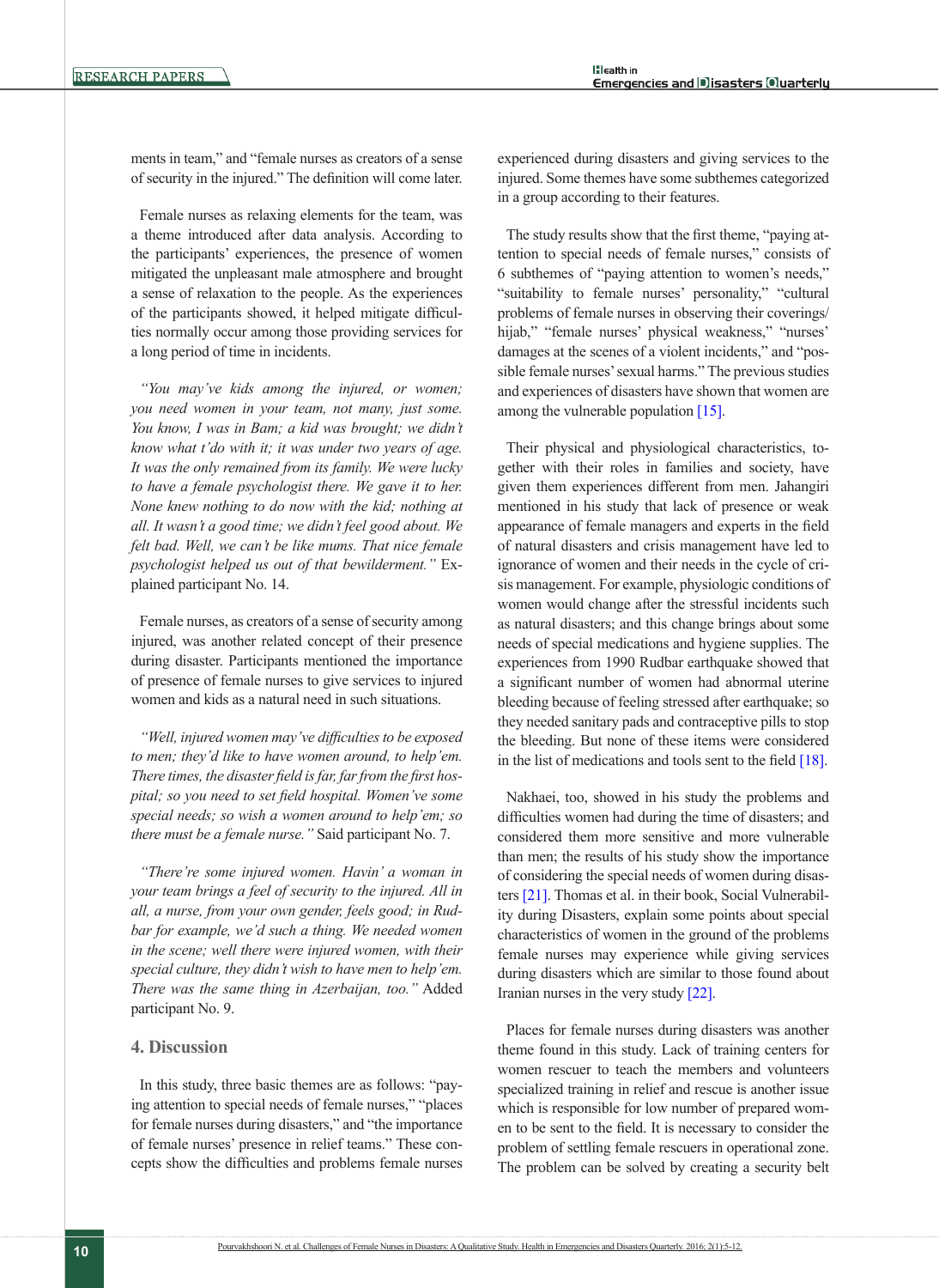by trained military forces to prevent the influx of people coming from neighboring regions [18, [19\].](#page-7-11)

It is possible to solve the specific problems of women by strengthening the responsible, formal, and active presence of women in the crisis management structure, and participation of their delegates in the processes of decision making, policy making, and planning with the consideration given to women' needs through their membership in the teams of crisis managements, especially at the headquarters of the provincial disaster preparation; and finally providing workgroups for preparation, education, permanent settlement, healthcare, treatment, and reconstruction [\[15\]](#page-7-8).

Another theme obtained from this study was "the importance of the presence of female nurses in the relief teams." The theme consists of two subthemes: "female nurses as relaxing elements in team," and "female nurses as creators of a sense of security in the injured." While talking about rescue team, Jahangiri stated that there was no need to have women, necessarily in relief and rescue specialized areas, but they might efficiently act as coordinators, mediators, and officers in charge of follow-up and documentation. Meanwhile, the presence of women is of great help for psychological support of the survivors, specifically in emergent situations. The experience obtained from Bam earthquake showed that dispatched men rescuers were not able to make proper emotional relationship with women and children, yet female rescuers, though very small in number, easily made communications and attracted their confidence [18].

Creating specialized women workgroups, like any other workgroups; preparing a suitable data bank about people and organizations able to help women during disasters, in order to prevent any parallel job, together with proper budgeting for using them in required time; activating female psychological supports; establishing a center for specialized scientific education for women and treating female specialized groups and female rescuers; developing specific training programs, especially for women, and allocating part of the funds of event headquarter and crisis management organization to the plans, especially for women during disasters, regarding their specific needs, are all among some strategies which can reduce the harms for women in such situations [\[15\].](#page-7-8)

This study generally showed that the female nurses are affected with different parameters while giving services in disasters. Three main themes were recognized here which were the most important problems and concerns of female nurses during disasters. The nurses are often

expected to work in noisy, crowded, chaotic, and distorted environments to give services to the injured; therefore, they confront with lots of challenges and troubles. The study results show that those nurses who were better prepared and comprehended to work in situations different from normal ones are better able to help and give services. It is also found that recognizing numerous problems that female nurses may confront in disasters, and providing them with their requirements, are important and necessary to maximize the tasks and services they can offer and to minimize their psychological harms.

Since our research studied the experiences of the nurses who gave services during previous disasters and was not at the time of disaster itself, a study limitation might be the problem of recalling all related data from the participants' memories. It is suggested that such studies be repeated during live disasters and also conduct more qualitative studies to consider the readiness of female nurses by grounded theory approach.

#### **5. Conclusion**

This study showed that the female nurses are affected by different parameters while giving services in disasters. Three of the most important of them were recognized in the present paper. Nurses are often expected to work in noisy, crowded, chaotic, and distorted environments to give services to the injured; therefore, they confront with lots of challenges and troubles. The study results show that the nurses who were better prepared and comprehended to work in situations different from normal ones are better able to help and give services.

It was also found that recognizing numerous problems female nurses may confront in disasters and providing them with their requirements are important and necessary. This may maximize the tasks and services they can offer and minimize their psychological harms. Since our research studied the experiences of the nurses who gave services during previous disasters and was not at the time of disaster itself, a study limitation might be the problem of recalling all related data from the participants' memories. It is suggested that such studies be repeated during live disasters and also conduct more qualitative studies to consider the preparedness of female nurses by grounded theory approach.

#### **Acknowledgements**

The authors sincerely thank the Vice President of the University of Social Welfare and Rehabilitation Sci